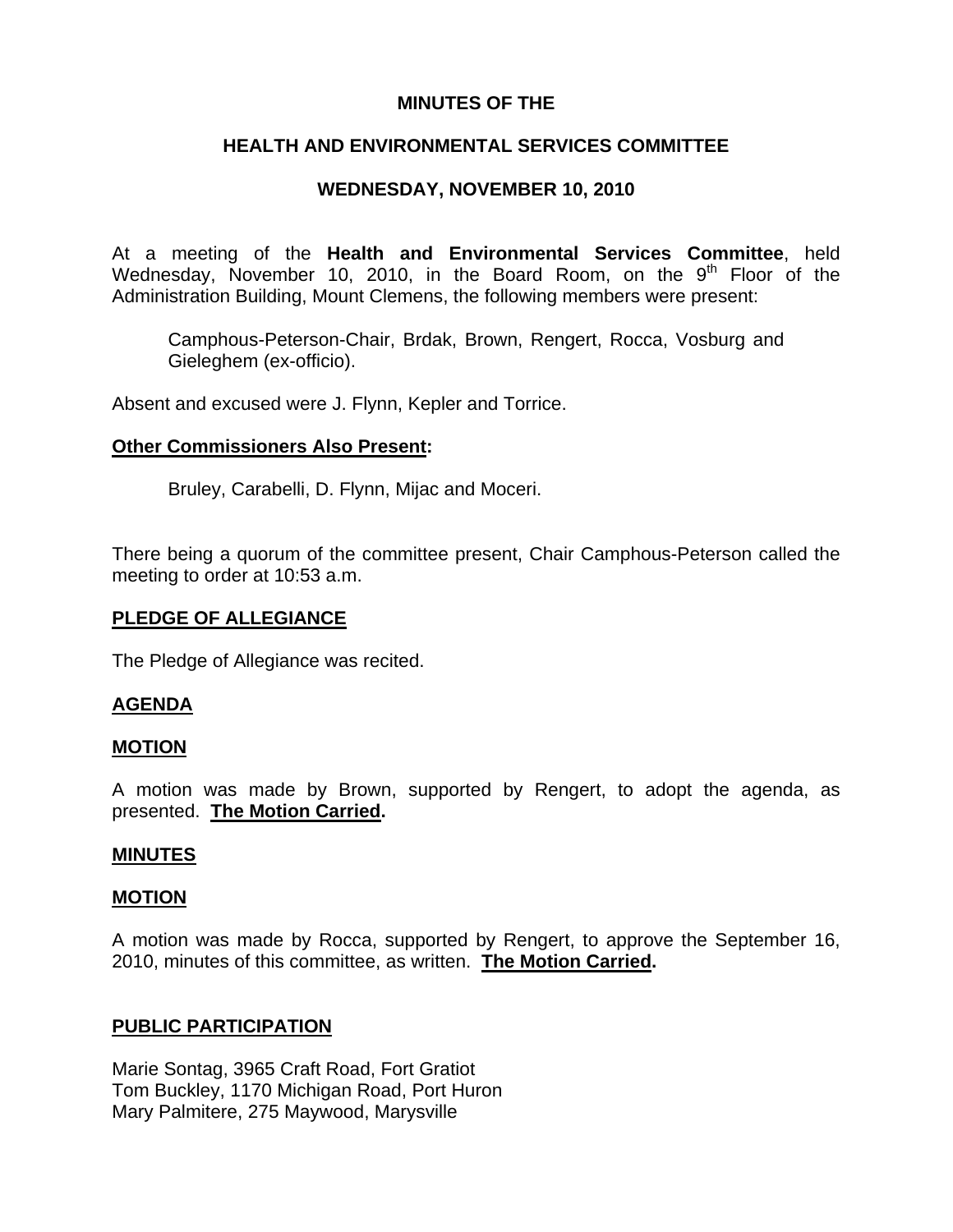## **REPORT FROM MEDICAL EXAMINER ON EQUIPMENT AT MEDICAL EXAMINER'S OFFICE**

### **MOTION**

A motion was made by Rengert, supported by Vosburg, to receive and file the report from the Medical Examiner on the equipment at the Macomb County Medical Examiner's Office.

Dr. Spitz gave a statement regarding the equipment provided for his use at the Medical Examiner's Office.

The following commissioners spoke: Brown, Rocca, Mijac, Bruley and D. Flynn.

Chair Camphous-Peterson called for a vote on the motion and **The Motion Carried.** 

### **REPORT FROM WATER QUALITY BOARD**

#### **MOTION**

A motion was made by Vosburg, supported by Rengert, to receive and file a report of the Macomb County Water Quality Board outlining their September 14<sup>th</sup> meeting. **The Motion Carried.** 

### **S.W.I.M. TEAM REPORTS FOR AUGUST AND SEPTEMBER**

#### **MOTION**

A motion was made by Rocca, supported by Vosburg, to receive and file the S.W.I.M. Team Reports for August and September. **The Motion Carried.** 

### **AUTHORIZE HEALTH DEPARTMENT TO ACCEPT U.S.E.P.A. GREAT LAKES RESTORATION INITIATIVE GRANT TO CONTINUE HOUSEHOLD HAZARDOUS WASTE COLLECTION PROGRAM**

#### **COMMITTEE RECOMMENDATION – MOTION**

A MOTION WAS MADE BY BROWN, SUPPORTED BY VOSBURG, TO RECOMMEND THAT THE BOARD OF COMMISSIONERS AUTHORIZE THE HEALTH DEPARTMENT TO ACCEPT A U.S.E.P.A. GREAT LAKES RESTORATION INITIATIVE GRANT OF \$250,005 TO CONTINUE OPERATION OF THE HOUSEHOLD HAZARDOUS WASTE COLLECTION PROGRAM. **THE MOTION CARRIED.**